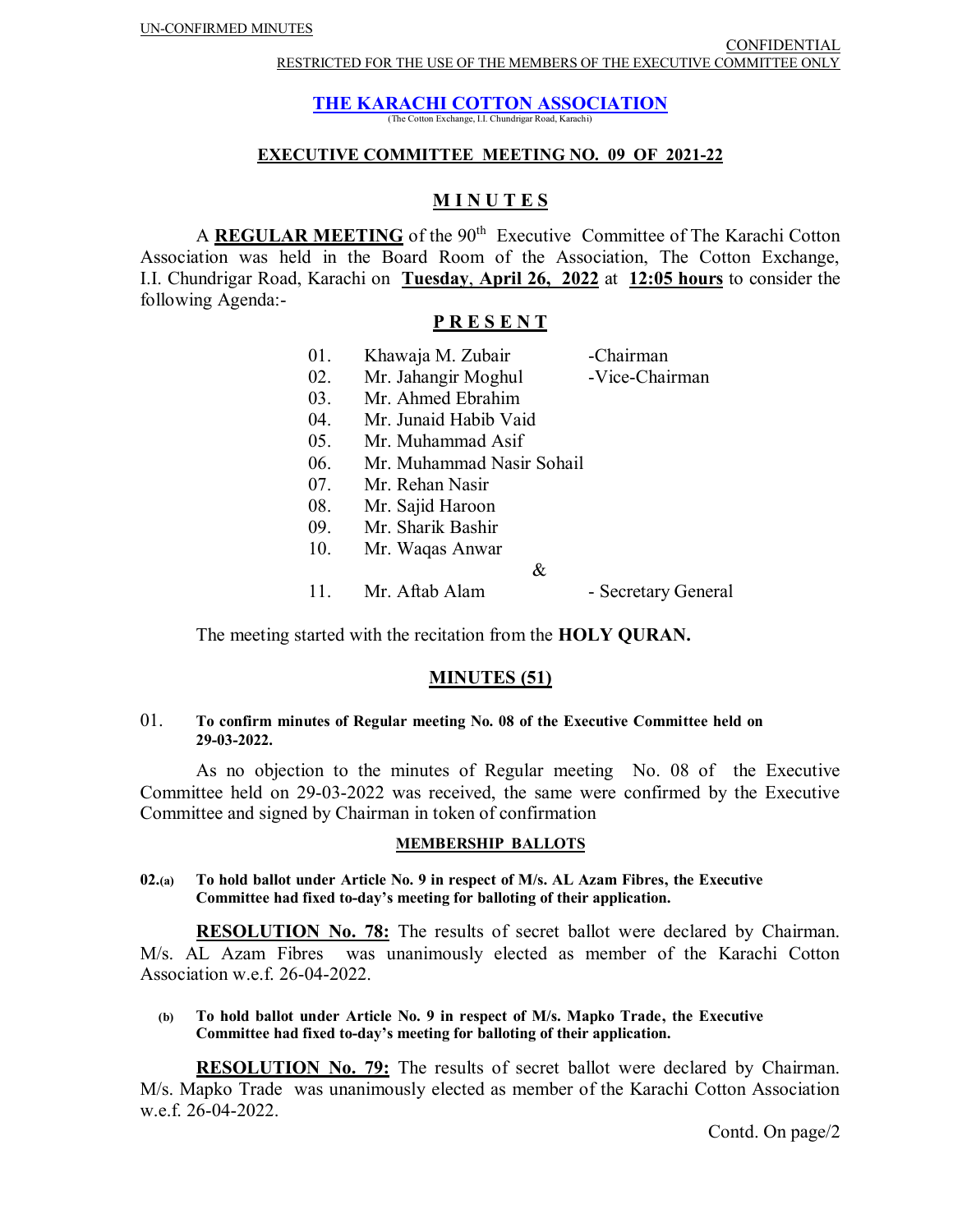**(c) To hold ballot under Article No. 9 in respect of M/s. New S.S.D. Industries, the Executive Committee had fixed to-day's meeting for balloting of their application.** 

**RESOLUTION No. 80:** The results of secret ballot were declared by Chairman. M/s. New S.S.D. Industries was unanimously elected as member of the Karachi Cotton Association w.e.f. 26-04-2022.

#### **REPAIRING & PAINTING OF CEILING & DAMAGED WALLS IN THE CORRIDORS ON 4TH FLOOR OF THE COTTON EXCHANGE**

#### 03. **To consider Office Note dated 20-04-2022 on the above subject.**

The Executive Committee considered Office Note dated 20-04-2022 on the above subject.

Chairman stated that the subject matter was considered in the meeting of the Building and Finance Committee held on 28-03-2022. After consideration, the Committee recommended to the Executive Committee to approve one of the following options to repair and painting of Ceiling and damaged walls of the corridors on  $4<sup>th</sup>$  Floor of the Cotton Exchange.

- i) The repair and painting of Ceiling and damaged walls of the corridors on 4<sup>th</sup> Floor of the Cotton Exchange be carried out by the KCA at its own cost.
	- OR
- ii) The repair and painting of Ceiling and damaged walls of the corridors on  $4<sup>th</sup>$  Floor of the Cotton Exchange be carried out by getting shares from the tenants as was the case of repair of the roof of the Cotton Exchange."

Mr. Jahangir Moghul, Mr. Rehan Nasir, Mr. Muhammad Nasir Sohail and Mr. Waqas Anwar were of the views that the expenditure involved in repairing  $\&$  painting of Ceiling  $\&$ Damaged walls in the Corridors on  $4<sup>th</sup>$  Floor of the Cotton Exchange should be met by the KCA. However, Mr. Sharik Bashir and Mr. Junaid Habib Vaid were of the views that the expenditure under discussion should be met by the Tenants of the 4<sup>th</sup> Floor of the Cotton Exchange Building.

Chairman was of the view that the repair and painting of Ceiling and damaged walls of the corridors on  $4<sup>th</sup>$  Floor of the Cotton Exchange should be repaired by getting shares from the tenants.

Mr. Sharik Bashir stated that the KCA should evolve Policy / Plan to handle such matters in future.

Mr. Muhammad Nasir Sohail suggested that the KCA should have to approve annual budget to deal with such matters.

**RESOLUTION No. 81:** After consideration, the Executive Committee approved a sum of Rs. 175,000/- for repairing and painting of Ceiling and damaged walls of the corridors on 4<sup>th</sup> Floor of the Cotton Exchange for the time being and the said expenditure should be recovered from the Tenants of the  $4<sup>th</sup>$  Floor of the Cotton Exchange if the Executive Committee considered appropriate.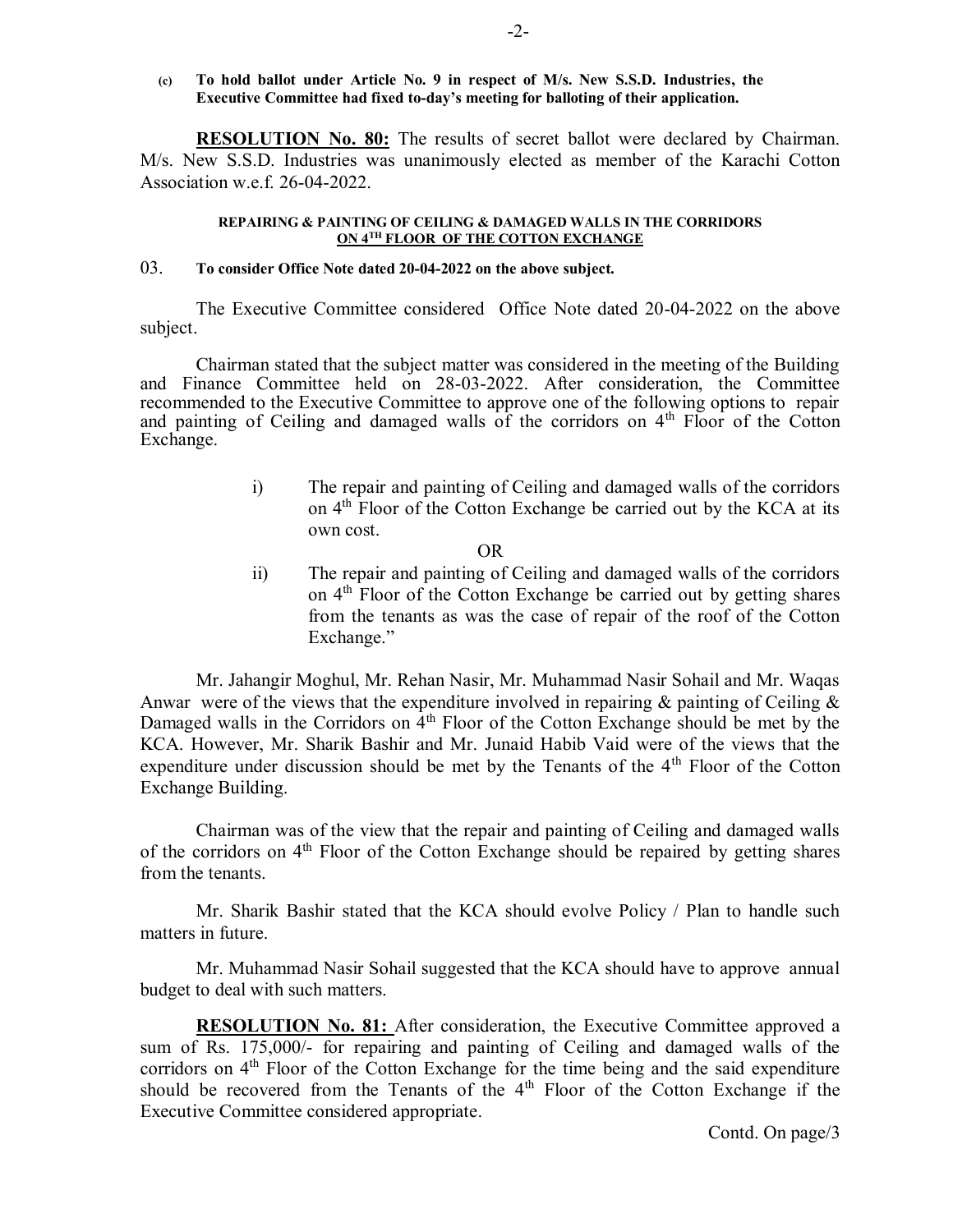#### **CONSTITUTION PETITION NO. 191 / 2022 FILED BY M/S. INDUS COTTON GINNERS AGAINST M/S. THE KARACHI COTTON ASSOCIATION AND OTHERS IN THE HIGH COURT OF SINDH KARACHI**

## 04. **To consider Office Note dated 20-04-2022 on the above subject.**

The Executive Committee considered Office Note dated 20-04-2022 on the above subject.

Chairman recalled that in the meeting of the Executive Committee held on 29-03-2022, Dr. Jassu Mal stated that the KCA should settle the case amicably by recovering all outstanding rent etc. He also stated that he was prepared to give guarantee to KCA in-writing that M/s. Indus Cotton Ginners would not become defaulter of the KCA in future. Dr. Jassu Mal also stated that if there was any delay in payment of outstanding amount from M/s. Indus Cotton Ginners in future, he would directly pay the total due amount of M/s. Indus Cotton Ginners to the KCA in respect of Room No. 406, the Cotton Exchange, I.I. Chundrigar Road, Karachi.

Mr. Sharik Bashir stated that it was not a good practice as M/s. Indus Cotton Ginners become second time defaulter of rent of Room No. 406, the Cotton Exchange, I.I. Chundrigar Road, Karachi. He was, therefore of the view that it would not be advisable to again settle the case of M/s. Indus Cotton Ginners when Honorable Court had given the possession of Room No. 406, the Cotton Exchange, I.I. Chundrigar Road, Karachi to the KCA.

The Executive Committee was informed that M/s. Indus Cotton Ginners had filed Constitution Petition No. 191 / 2022 against the Karachi Cotton Association and others in the High Court of Sindh, Karachi. However, the Honorable Court had passed Orders, operative portion of which reproduce below:-

# **"Notice to respondents as well as A.G. Sindh. Since present petition is against conflicting findings recorded by courts below, hence, parties shall maintain status-quo."**

Chairman stated that the Executive Committee should give due consideration to the request of Dr. Jassu Mal who was a worthy member of the Executive Committee of the KCA. He also stated that if the Executive Committee would give its consent to settle the subject case, the KCA would recover from M/s. Indus Cotton Ginners all outstanding rent, professional fee paid by the KCA to its Lawyers previously and presently and other expenditures met by the KCA in this case and obtain Guarantee/Undertaking from Dr. Jassu Mal on Stamp Paper that if there was any delay in payment of outstanding amount from M/s. Indus Cotton Ginners, in future, he would directly liable to pay the total due amount of M/s. Indus Cotton Ginners to the KCA in respect of Room No. 406, the Cotton Exchange, I.I. Chundrigar Road, Karachi. He further stated that due to the above referred decision of the Honorable High Court of Sindh, the KCA was not in a position to rent out the Room No. referred to above to any one.

Mr. Muhammad Nasir Sohail suggested that the KCA should recover advance rent of 03 years from M/s. Indus Cotton Ginners in addition to the all outstanding rent, professional fee paid by the KCA to its Lawyers previously and presently and other expenditures met by the KCA in this case.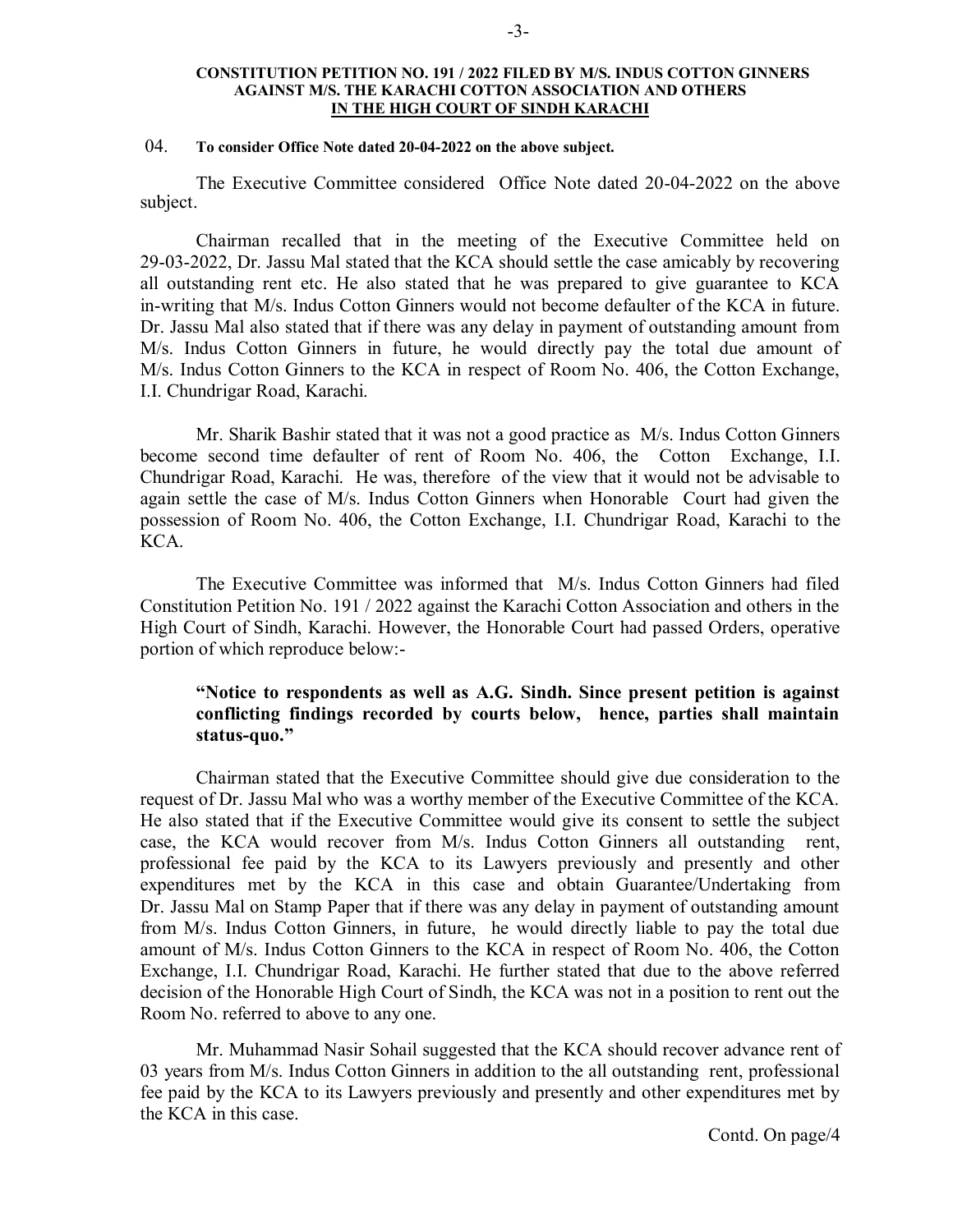**RESOLUTION No. 82:** After thorough deliberations on the above subject, the Executive Committee agreed, in principle, to settle the above referred case with M/s. Indus Cotton Ginners in the Court of Law subject to clear all outstanding rent, professional fee paid by the KCA to its lawyers previously and presently and other related expenditure met by the KCA and payment of advance rent of 03 years by M/s. Indus Cotton Ginners in respect of Room No. 406, the Cotton Exchange, I.I. Chundrigar Road, Karachi. The details of which are shown below:-

|            |                                 |                                                            |                 |         | TOTAL       |
|------------|---------------------------------|------------------------------------------------------------|-----------------|---------|-------------|
| <u>(a)</u> |                                 | <b>Outstanding Rent and Service Charges:-</b>              | <u>Rent p.m</u> | Amount  | <b>DUES</b> |
|            | (i)                             | From January'2020 to December'2020                         | 31,480          | 377,760 |             |
|            | (ii)                            | From January'2021 to June'2021                             | 34,628          | 207,768 |             |
|            | (iii)                           | From July'2021 to June'2022                                | 38,091          | 457,092 | 1,042,620   |
| <u>(b)</u> |                                 | <b>Advance Rent and Service Charges with</b>               |                 |         |             |
|            |                                 | estimated Increase $\omega$ 10% p.m                        |                 |         |             |
|            | (i)                             | From July'2022 to June'2023                                | 41,900          | 502,800 |             |
|            | (ii)                            | From July'2023 to June'2024                                | 46,090          | 553,080 |             |
|            | (iii)                           | From July'2024 to June'2025                                | 50,699          | 608,388 | 1,664,268   |
| (c)        |                                 | Legal Cost:-                                               |                 |         |             |
|            | (i)                             | 50% Legal Cost share by the KCA for 1st, Rent Case in 2018 |                 | 388,750 |             |
|            | (ii)                            | Session Court Legal Cost for 2020-2021                     |                 | 85,000  |             |
|            | (iii)                           | Legal Cost for Hi-Court of Sindh                           |                 | 250,000 | 723,750     |
| (d)        |                                 | <b>Cost of Repair and Maintenance:-</b>                    |                 |         | 70,000      |
|            | <b>Total Recoverable Amount</b> |                                                            |                 |         | 3,500,638   |

The Executive Committee decided that in case, the subject matter was settled in the Court of Law, the KCA would obtain Guarantee / Undertaking on Stamp Paper (to be drafted by the KCA's Lawyer) from Dr. Jassu Mal that if there was any delay in payment of outstanding amount from M/s. Indus Cotton Ginners, in future, he would directly liable to pay the total due amount of M/s. Indus Cotton Ginners to the KCA in respect of Room No. 406, the Cotton Exchange, I.I. Chundrigar Road, Karachi.

#### **RESERVED CAR PARKING ADJACENT TO THE COTTON EXCHANGE OPP: HABIB BANK PLAZA**

# 05. **To consider Office Note dated 20-04-2022 on the above subject.**

The Executive Committee considered Office Note dated 20-04-2022 on the above subject.

The Executive Committee was informed that in the meeting of the Executive Committee held on 29-03-2022 considered the matter relating to fix charges per car per month against allocation of reserved Car Parking Adjacent to the Cotton Exchange Building at Station Road, Opp: Habib Bank Plaza (On Road) to the Tenants of the Cotton Exchange for the period from April 01, 2022 to February 28, 2023.

Contd. On page/5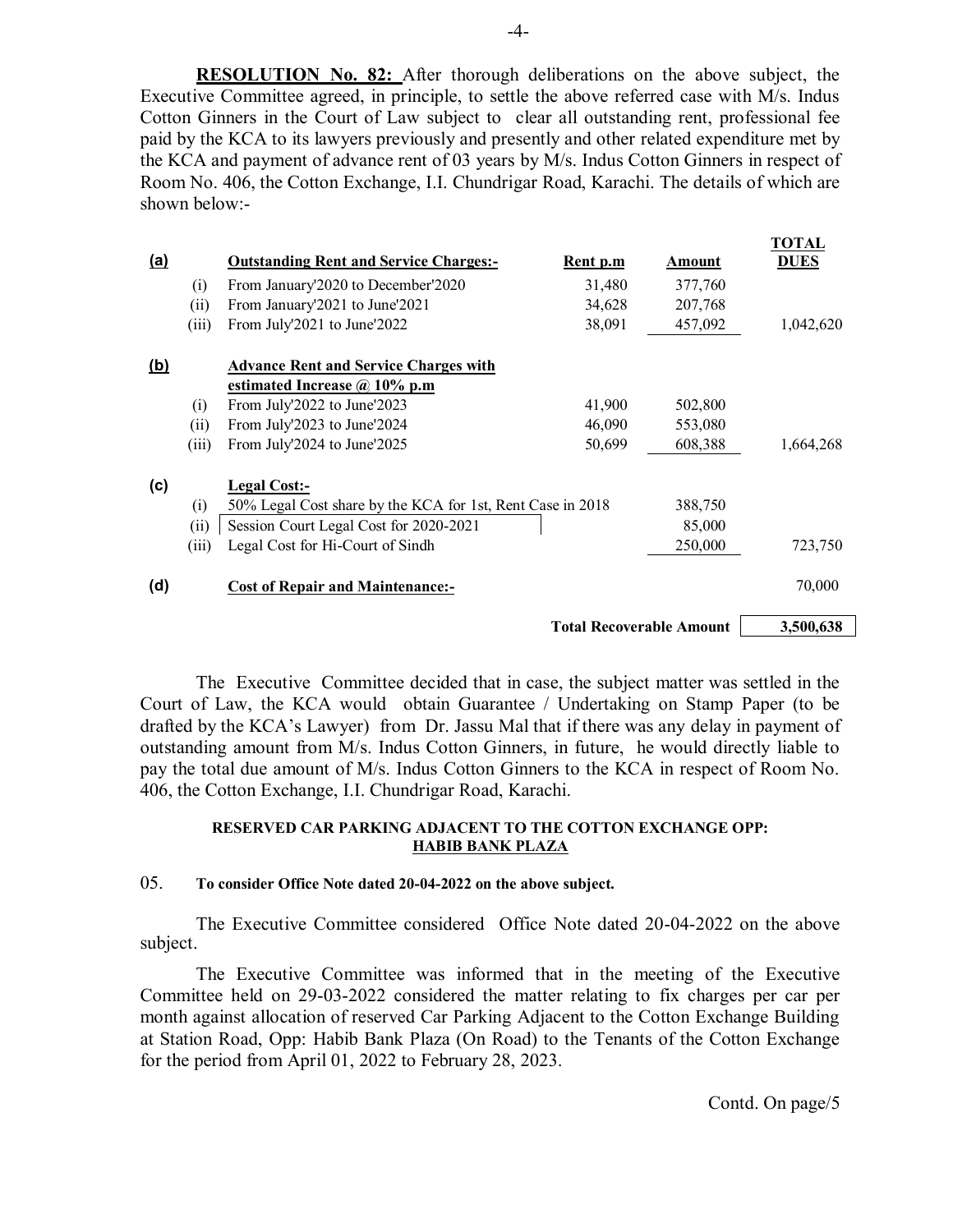The Executive Committee was also informed that after consideration, the Executive Committee vide its Resolution No. 77 dated 29-03-2022 resolved as under:-

"RESOLUTION No. 77: After thorough consideration, the Executive Committee decided to charge Rs. 6000/- per car per month and recover an amount of Rs. 66,000/- per car in advance from the allottees of the car parking for 11-months i.e. from April 01, 2022 to February 28, 2023."

The Executive Committee was further informed that most of the applicants for allocation of reserved car parking under discussion had expressed their inability to pay Rs. 6000/- per car space per month and desired the Executive Committee to reduce the charges at appropriate level.

**RESOLUTION No. 83:** After thorough consideration, the Executive Committee decided to reduce the charges for allocation of reserved Car Parking adjacent to the Cotton Exchange Building at Station Road, Opp: Habib Bank Plaza (On Road) from Rs. 6000/- per car per month to Rs. 4000/- per car par month and recover an amount in advance from the allottees of the car parking till February 28, 2023.

#### **RATES COMMITTEE**

# 06. **To appoint the Rates Committee for the month of May, 2022.**

**RESOLUTION NO. 84:** It was decided by the Executive Committee that the existing Rates Committee may continue for the month of May, 2022.

#### **GRADE AND STAPLE MARGINS**

07. **Recommendations of the Grade and Staple Margins Committee of the KCA as contained in the minutes of its meeting held on 30-03-2022.** 

**RESOLUTION NO. 85:** The Executive Committee noted the recommendations of the Grade and Staple Margins Committee as contained in the minutes of its meeting held on 30-03-2022.

#### **COTTON SITUATION**

# 08. **To discuss the cotton situation**.

The Executive Committee observed that sowing of cotton (crop season 2022-23) was in progress both Sindh and the Punjab. However, due to acute shortage of Canal water in many areas of Southern Punjab and Sindh, as reported, the cotton crop in these areas was considerably affected in the eve when the country is facing extreme shortage of cotton since last 03-04 years due to devastating failure of cotton crop.

# **RESOLUTION NO. 86: Noted.**

Contd. On page/6